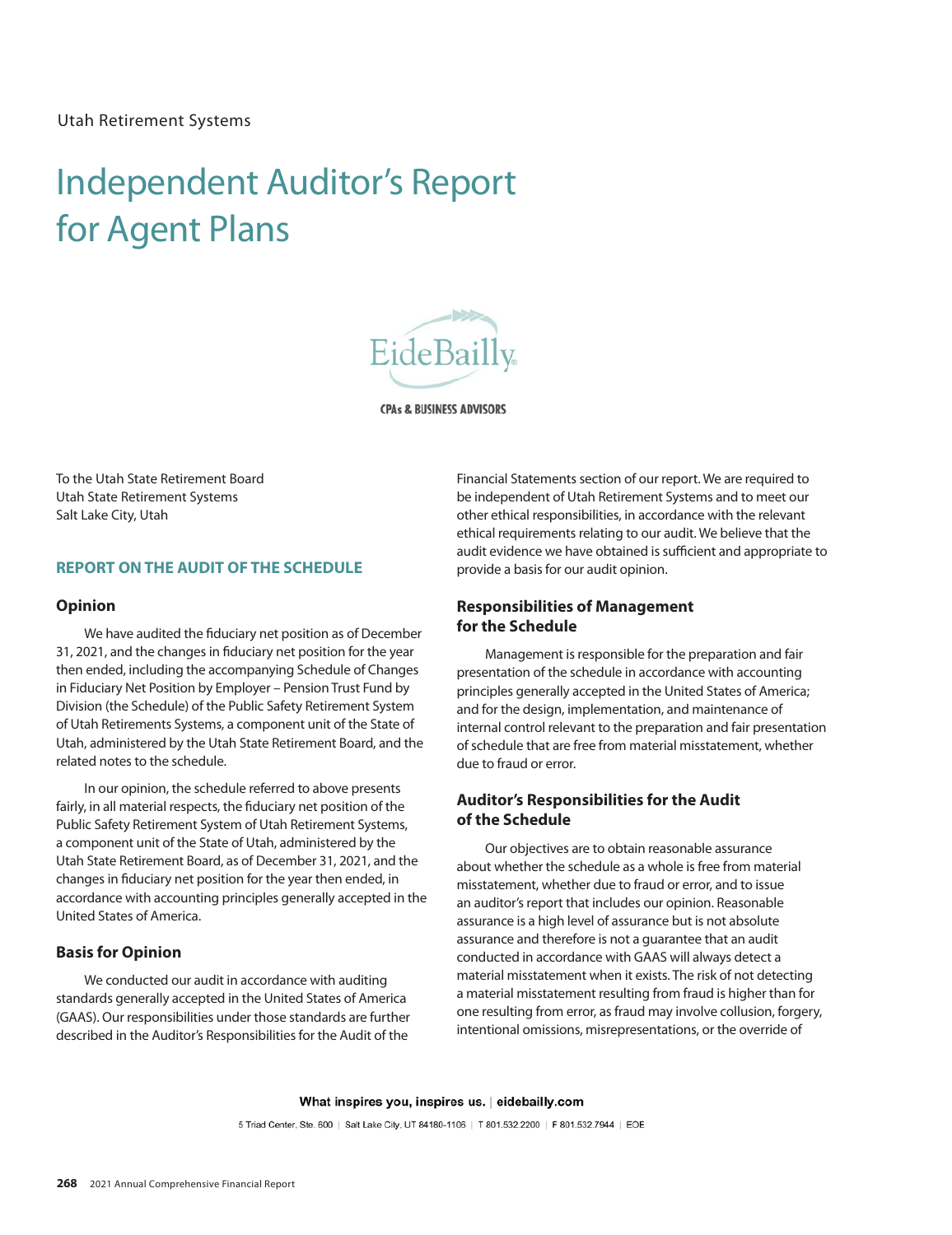# **Independent Auditor's Report for Agent Plans** *(Concluded)*

internal control. Misstatements are considered material if there is a substantial likelihood that, individually or in the aggregate, they would influence the judgment made by a reasonable user based on the schedule.

In performing an audit in accordance with GAAS, we:

- » Exercise professional judgment and maintain professional skepticism throughout the audit.
- > Identify and assess the risks of material misstatement of the schedule, whether due to fraud or error, and design and perform audit procedures responsive to those risks. Such procedures include examining, on a test basis, evidence regarding the amounts and disclosures in the schedule.
- » Obtain an understanding of internal control relevant to the audit in order to design audit procedures that are appropriate in the circumstances, but not for the purpose of expressing an opinion on the effectiveness of Utah Retirement Systems' internal control. Accordingly, no such opinion is expressed.
- 4. Evaluate the appropriateness of accounting policies » used and the reasonableness of significant accounting estimates made by management, as well as evaluate the overall presentation of the financial statements.
- $\rightarrow$  Conclude whether, in our judgment, there are conditions or events, considered in the aggregate, that raise substantial doubt about Utah Retirement Systems' ability to continue as a going concern for a reasonable period of time.

We are required to communicate with those charged with governance regarding, among other matters, the planned scope and timing of the audit, significant audit findings, and certain internal control–related matters that we identified during the audit.

### **Other Matters**

We have audited, in accordance with auditing standards generally accepted in the United States of America and the standards applicable to financial audits contained in *Government Auditing Standards,* issued by the Comptroller General of the United States, the financial statements of Utah Retirement Systems, a component unit of the State of Utah, administered by the Utah State Retirement Board, which includes the

Public Safety Retirement System, as of and for the year ended December 31, 2021, and our report thereon, dated April 29, 2022, expressed an unmodified opinion on those financial statements.

Our audit of the financial statements of Utah Retirement Systems was conducted for the purpose of forming an opinion on the financial statements as a whole. The individual employer information presented in each of the individual columns of the accompanying Schedule is presented for purposes of additional analysis and is not a required part of the financial statements. The individual employer information is the responsibility of management and was derived from and relates directly to the underlying accounting and other records used to prepare the financial statements. Each column of individual employer information has been subjected to the auditing procedures applied in the audit of the financial statements and certain additional procedures, including comparing and reconciling such information directly to the underlying accounting and other records used to prepare the financial statements, and other additional procedures in accordance with auditing standards generally accepted in the United States of America. In our opinion, the individual employer information presented in each individual column of the accompanying Schedule is stated fairly, in all material respects, in relation to the financial statements of Utah Retirement Systems, a component unit of the State of Utah, administered by the Utah State Retirement Board, which includes the Public Safety Retirement System, as a whole. We do not express an opinion on the fiduciary net position or changes in fiduciary net position of each individual employer.

#### **Restrictions on Use**

Our report is intended solely for the information and use of Utah Retirement Systems' management, the Utah State Retirement Board, the participating employers of the Public Safety Retirement System of Utah Retirement Systems and their auditors and is not intended to be and should not be used by anyone other than these specified parties.

Gide Bailly LLP

Salt Lake City, Utah April 29, 2022

What inspires you, inspires us. | eidebailly.com

5 Triad Center, Ste. 600 | Salt Lake City, UT 84180-1106 | T 801.532.2200 | F 801.532.7944 | EOE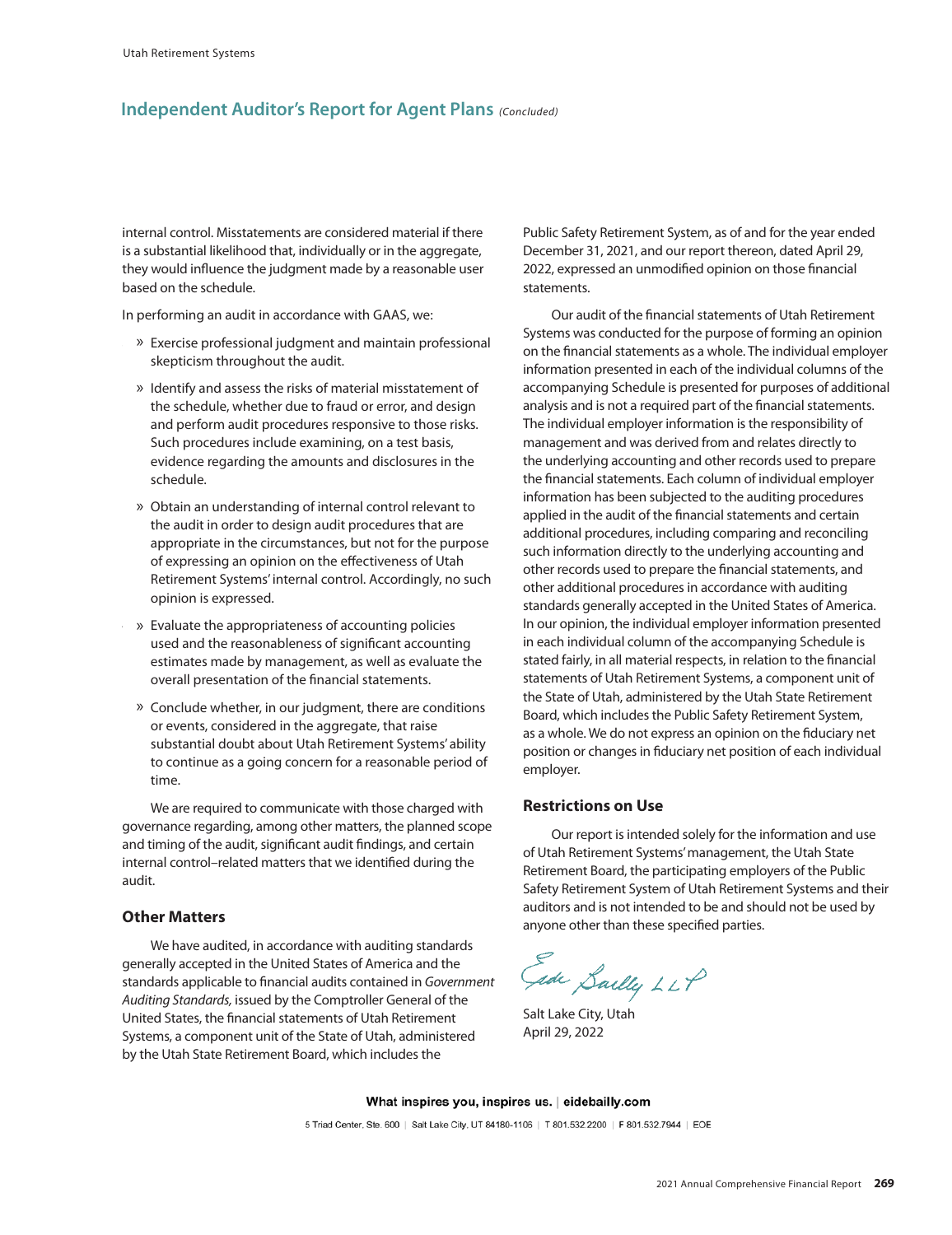# **Public Safety Retirement System Public Safety Retirement System**

# Schedule of Changes in Fiduciary Net Position — Schedule of Changes in Fiduciary Net Position — Pension Trust Fund by Division Pension Trust Fund by Division

*Year Ended December 31, 2021 Year Ended December 31, 2021*

*With Comparative Totals for Year Ended December 31, 2020 With Comparative Totals for Year Ended December 31, 2020*

|                                                              | (in thousands) |                       |                |              |  |
|--------------------------------------------------------------|----------------|-----------------------|----------------|--------------|--|
|                                                              |                | <b>Salt Lake City</b> | Ogden          | Provo        |  |
| <b>Additions:</b>                                            |                |                       |                |              |  |
| Contributions:                                               |                |                       |                |              |  |
| Member                                                       | \$             | 3                     |                | 112          |  |
| Employer                                                     |                | 15,350                | 2,701          | 2,363        |  |
| <b>Total contributions</b>                                   |                | 15,353                | 2,701          | 2,475        |  |
| Investment income:                                           |                |                       |                |              |  |
| Net appreciation (depreciation) in fair value of investments |                | 55,363                | 11,771         | 9,687        |  |
| Interest, dividends, and other investment income             |                | 7,053                 | 1,500          | 1,234        |  |
| Total income (loss) from investment activity                 |                | 62,416                | 13,271         | 10,921       |  |
| Less investment expenses                                     |                | 832                   | 177            | 146          |  |
| Net income (loss) from investment activity                   |                | 61,584                | 13,094         | 10,775       |  |
| Income from security lending activity                        |                | 79                    | 17             | 14           |  |
| Less security lending expense                                |                | 8                     | $\overline{2}$ | $\mathbf{1}$ |  |
| Net income from security lending activity                    |                | 71                    | 15             | 13           |  |
| Net investment income (loss)                                 |                | 61,655                | 13,109         | 10,788       |  |
| Transfers from (to) affiliated systems                       |                | 1,835                 | 746            | (1, 181)     |  |
| <b>Total additions</b>                                       |                | 78,843                | 16,556         | 12,082       |  |
| <b>Deductions:</b>                                           |                |                       |                |              |  |
| Retirement benefits                                          |                | 18,874                | 4,289          | 2,985        |  |
| Cost-of-living benefits                                      |                | 4,662                 | 1,074          | 696          |  |
| Supplemental retirement benefits                             |                | 25                    | 2              | 4            |  |
| Refunds                                                      |                |                       |                |              |  |
| Administrative expenses                                      |                | 131                   | 28             | 23           |  |
| <b>Total deductions</b>                                      |                | 23,692                | 5,393          | 3,708        |  |
| Increase (decrease) from operations                          |                | 55,151                | 11,163         | 8,374        |  |
| Net position restricted for pensions beginning of year       |                | 360,928               | 76,969         | 63,501       |  |
| Net position restricted for pensions end of year             | \$             | 416,079               | 88,132         | 71,875       |  |